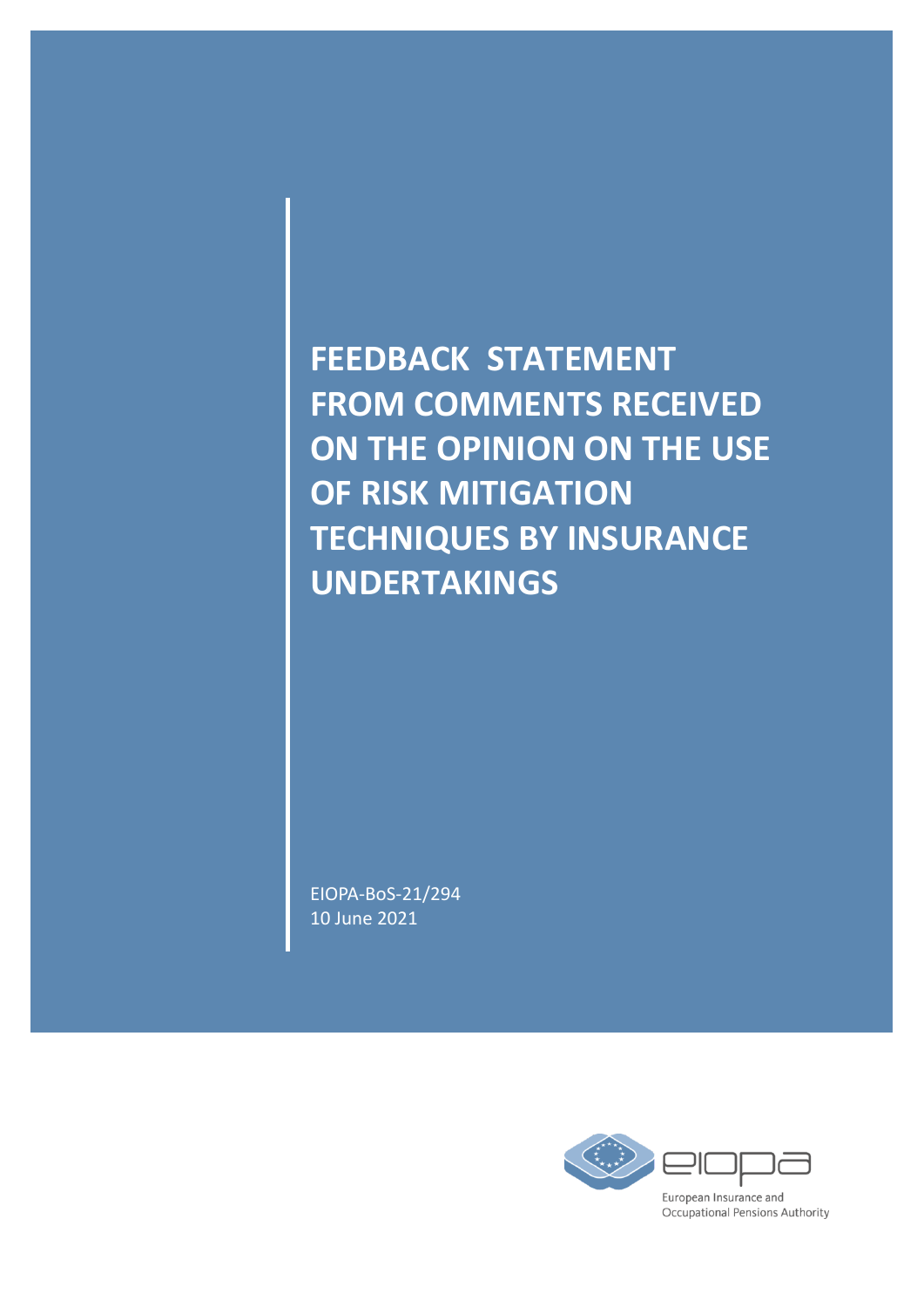### **Introduction**

**.** 

- 1. EIOPA would like to thank all the participants of the public consultation for their comments on the draft Opinion on the use of risk mitigation techniques by insurance undertakings.
- 2. The input received provided important guidance for EIOPA to finalise the Opinion. All of the comments submitted were given careful consideration by EIOPA. The individual comments received and EIOPA's response to them are published as a separate document.
- 3. In particular, the input received led EIOPA to reconsider the legal form of this document, which was publicly consulted as a Supervisory Statement and is finally published as an Opinion.

## **Aim and addressee of the opinion**

- 4. Since the inception of Solvency II some new reinsurance structures started to appear and, in other cases, structures already existing that were not so common in the European market started to gain relevance.
- 5. Therefore, to ensure a convergent application of the existing regulation and a convergent supervision of these emerging structures that may require additional supervisory attention, EIOPA considers that additional guidance and clarifications are necessary.
- 6. This Opinion pursues this objective from two angles. From one side, EIOPA intends to clarify the practical application and implementation of the existing requirements within the Solvency II framework. Further, EIOPA has advised the European Commission to address this clarification in the revision of the Delegated Regulation<sup>1</sup>.
- 7. To achieve this first part of the objective, the Opinion clarified the relevant elements to be considered while assessing whether a risk mitigation technique provides an efficient transfer of risk. In particular, the Opinion links this assessment with other existing provisions in the Solvency II framework, mainly the assessment whether the risk profile of the undertaking significantly deviates from the assumptions underlying the calculation of the SCR.
- 8. From the other side, with this Opinion EIOPA also provides clear guidance to all National Competent Authorities on the assessment of reinsurance structures. This should help National Competent Authorities to make more efficient use of their limited resources and to ensure a convergent assessment of reinsurance structures across Europe.
- 9. The Opinion highlights the key elements to be considered when assessing risk mitigation techniques and mentions some examples of reinsurance structures that are more complex or present an intricate relation with the Standard Formula and may deserve in some cases additional supervisory attention, highlighting the relevance of a case-by-case analysis.
- 10. Finally, the Opinion sets out some recommendations on good practices already in place in several Member States, as the ongoing communication between National Competent Authorities and undertakings regarding reinsurance structures that are more complex or present an intricate relation with the Standard Formula, or the coordination among National Competent Authorities when assessing reinsurance structures that are relevant across multiple jurisdictions.
- 11. Consequently, this Opinion is addressed to the competent authorities (CAs), as defined in point (i) of Article 4(2) of Regulation (EU) No 1094/2010.

<sup>&</sup>lt;sup>1</sup> Section 5.7 of the [EIOPA Opinion on the 2020 review of Solvency II,](https://www.eiopa.europa.eu/content/opinion-2020-review-of-solvency-ii_en) paragraph 3.2.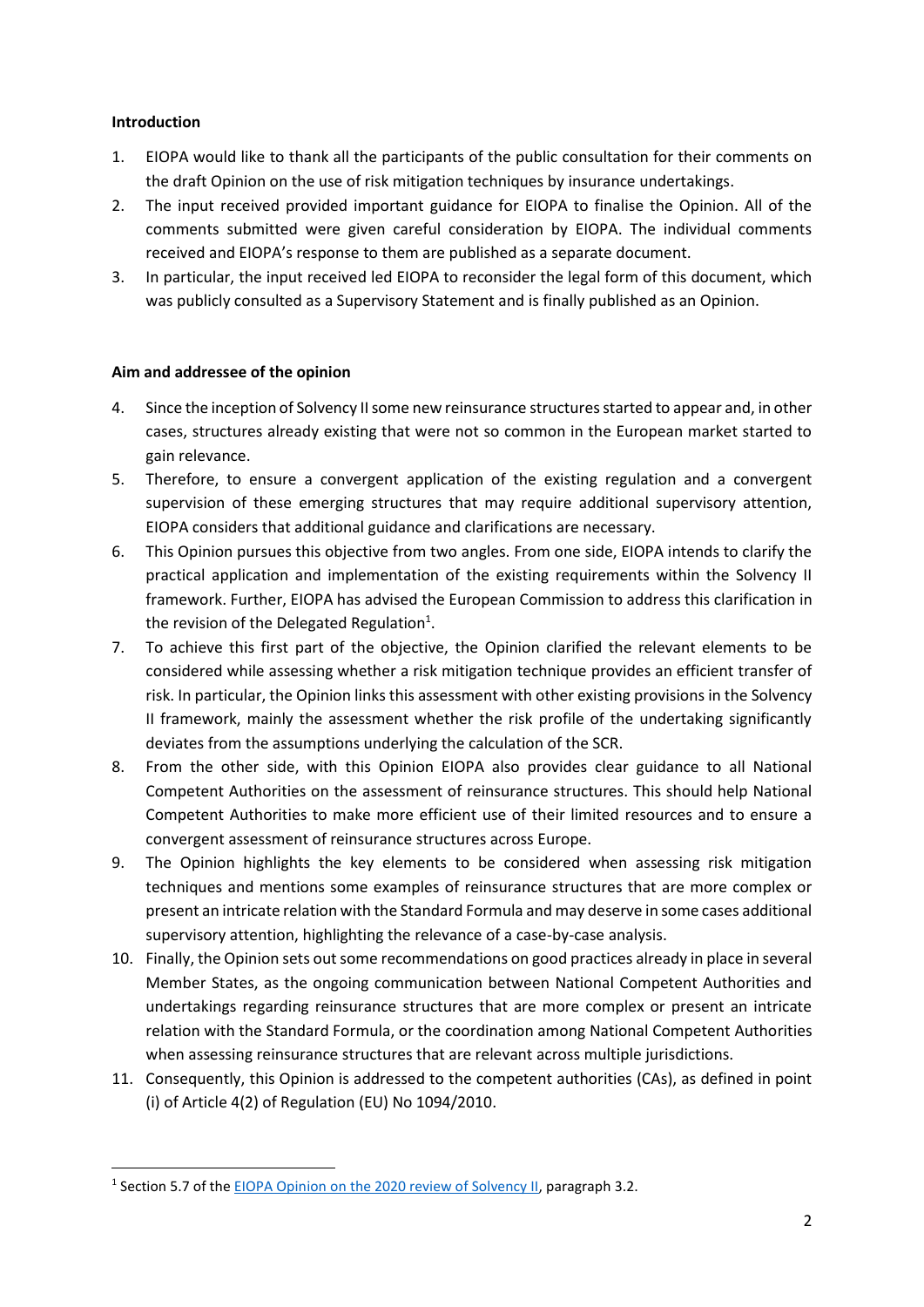#### **Main comments received and how EIOPA addressed**

# *The list included in the Annex could give a negative image of the structures included and prevent that other relevant structures receive enough attention*

- 12. EIOPA agrees that including a list of examples in the Annex could lead to some unintended and undesirable side effects and therefore agrees to remove the examples from Annex of the Opinion. However, EIOPA wants to highlight that the examples never were intended as a blacklist, but indeed just examples of reinsurance structures that, in some cases, may require additional attention from supervisors due to its complex interaction with the Standard Formula.
- 13. For this reason, a general description of some of the examples that may deserve particular attention from supervisors was integrated within the body of Opinion where relevant, including a clarification that the structure used as example will not always lead to an unbalance between capital relief and risk mitigation.

#### *Creation of new requirements through the Opinion*

- 14. EIOPA considers that all the supervisory recommendations within the Opinion are an unavoidable consequence from existing Solvency II principles and requirements. Where there is a significant deviation of the SCR calculation the Solvency II framework requires thissituation to be addressed. Since reinsurance structures may have a significant impact on the risk profile of the undertaking, this Opinion is addressing, among others, the particular case that deviation is linked to a reinsurance structure. As required by Solvency II this situation should be addressed, for example with a capital add-on or, as clarified in the Opinion, considering that the reinsurance structure does not provide an efficient transfer of risk.
- 15. However, for the sake of legal clarity, during the 2020 review EIOPA considered that explicitly mentioning in the Delegated Regulation that the relief in the SCR should be commensurate to the real risk mitigation would ease the assessment of risk mitigation techniques both for undertakings and supervisors. Therefore, EIOPA considers that the Opinion on the use of risk mitigation techniques by insurance and reinsurance undertakings does not add any new requirement.

#### *Standard Formula is a model and, therefore, a simplification of the reality*

- 16. The Standard Formula is a model and, therefore, a simplification of the reality, which is designed to capture the average risk profile, but not the specifics of all risk profiles, even if overall a balance is expected. However, where the risk profile of an undertaking significantly deviates from the assumptions underlying the Standard Formula, Solvency II regulation envisages different consequences depending on the situation to avoid material imbalances. This Opinion gives guidance to supervisors on potential situations where such deviations may be significant, even if case-by-case analysis is always necessary as stated in the Opinion.
- 17. It should be noted that the SCR scenarios are calibrated to reflect the overall capital requirements for a risk (e.g. lapse risk), but the scenarios themselves are not necessarily comprehensive in terms of the risk covered, i.e. they are a mean to an end, as the formulas in the risk sub-modules that are not scenario-based. For this reason, reinsurance structures only covering the particular scenarios of the Standard Formula (i.e. 1 in 200 event) and nothing else may lead in some particular cases to a SCR relief that is not commensurate to the real reduction of risk. This, as any element highlighted in this Opinion, needs to be assessed on case-by-case basis.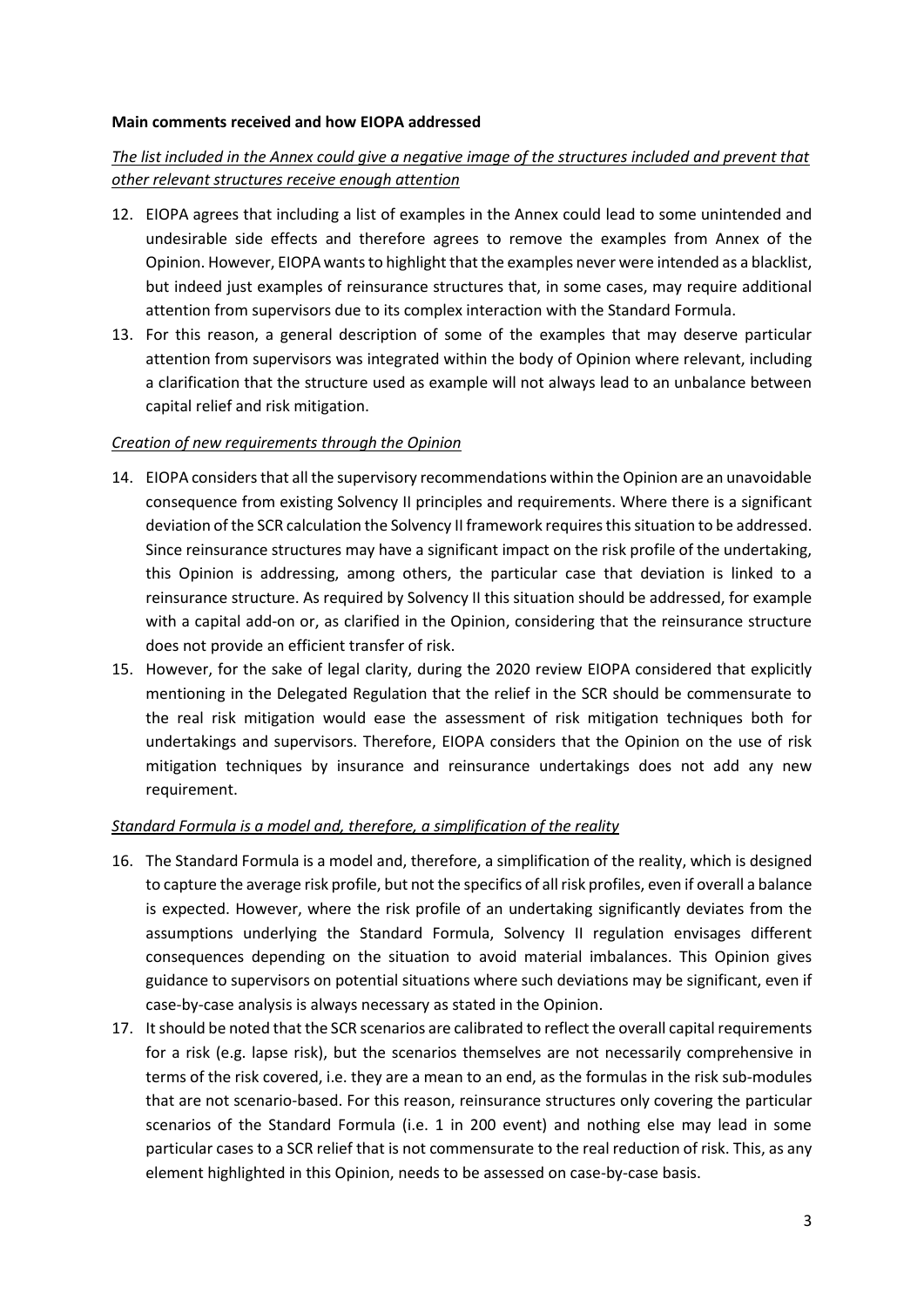- 18. It should be noted that the Opinion recommends to assess whether the SCR relief is commensurate to the risk transfer, not whether both of them are equivalent. Therefore, the proposed wording already envisages the necessary flexibility that a simplified approach as the Standard Formula requires.
- 19. Finally, EIOPA understands the concerns raised by some stakeholders regarding potential deviations in the calibration in the Standard Formula. However, any potential deviation in the Standard Formula should be addressed from a policy perspective within the regulatory cycle, as it has been the case during the Solvency II 2020 review. In any case, EIOPA expects the effects of risk mitigation techniques to be fully considered where the Standard Formula properly captures the risk profile of the undertaking including all relevant risk mitigation techniques.

# *Better reflection of the key role of reinsurance in insurance business*

20. EIOPA agrees that reinsurance is an efficient risk-mitigation technique that, among others, is beneficial for capital management purposes. EIOPA considers that the Opinion already reflected this consideration and recognises that a reduction of the SCR commensurate to the reduction of risk is reasonable and expected. However, following the feedback received, EIOPA has revised the text to strengthen these considerations and avoid any negative implications highlighted by some stakeholders.

# *Insufficient recognition of non-proportional reinsurance in the Standard Formula*

- 21. It is commonly agreed that the risk mitigating impact of non-proportional reinsurance in the Solvency II Standard Formula is limited. The volume measure from premium and reserve risk is calculated on a 'net of reinsurance basis' and for some segments, the adjustment factor for premium risk is set to 80% (so 20% adjustment for non-proportional reinsurance). On top of that, in the Cat-risk calculation, non-proportional reinsurance is fully recognized. However, despite these provisions, there is room for improvement.
- 22. During the Solvency II 2020 review this issue was extensively discussed and EIOPA has developed a proposal to give specific recognition to adverse development covers (ADC). This proposal was included in the Solvency II 2020 Review.

## *Inclusion of materiality considerations*

23. EIOPA considers that, as any other part of the Solvency II framework, the assessment of reinsurance structures is subject to the proportionality principle. However, EIOPA has explicitly included some materiality/significance considerations, in particular regarding the role of the actuarial function and the deviation of the SCR.

## *Ongoing communication as a new requirement*

- 24. As discussed in the second comment highlighted, this Opinion is not creating any new requirement. In particular, regarding the recommendations on the ongoing communication, it should be noted it is a good practice that would avoid any potential issues that may arise if the supervisor is aware of these structures only once they are in place. Indeed, this is already a common practice in several Member States.
- 25. The identification of the relevant structures for this ongoing communication depends on the criteria of the undertaking and the supervisor. For example, if an undertaking belongs to a group where other undertakings with a similar risk profile have already entered into similar agreements